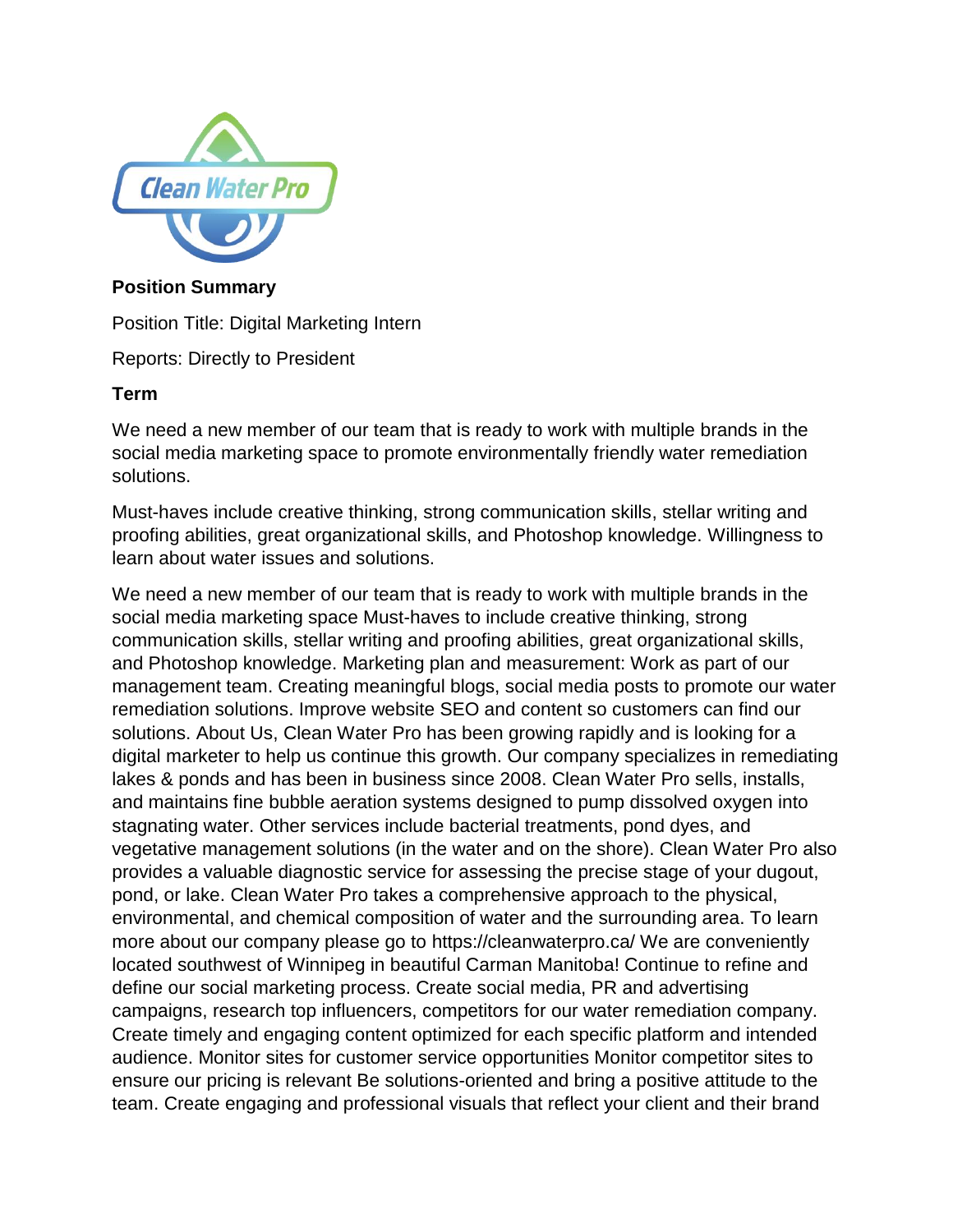(Customize social media pages, blog graphics, etc.). Create, edit, proof, and publish engaging blog posts and newsletters. ? Develop sales sheets and communication for new and existing clients Improve websites including eCommerce store Create engaging case studies based on environmental projects we are conducting Video recording and editing for websites, social media and YouTube Create dynamic reports for clients Create marketing programs that include video, photo social media post to drive traffic to our sales team and eCommerce store

To learn more about our company, please go to<https://cleanwaterpro.ca/>

# **You**

- Create timely and engaging content optimized for each specific platform and intended audience.
- Build SEO and monitor for improvements
- Create social media, PR and advertising campaigns, research top influencers, competitors for our water remediation company.
- Continue to refine our social marketing process.
- Monitor sites for customer service opportunities
- Monitor competitor sites to ensure our pricing is relevant
- Be solutions-oriented and bring a positive attitude to the team.
- Measure KPI's
- Create engaging and professional visuals that reflect your client and their brand (Customize social media pages, blog graphics, etc.).
- Create, edit, proof, and publish engaging blog posts and newsletters.
- Develop sales sheets and communication for new and existing clients
- Improve websites including eCommerce store
- Create engaging case studies based on environmental projects we are conducting
- Video recording and editing for websites, social media and YouTube
- Create dynamic reports for clients
- Create marketing programs that include video, photo social media posts to drive traffic to our sales team and eCommerce store

# **QUALIFICATIONS**

• Some experience with social media platforms including, but not limited to, Facebook, LinkedIn, Twitter, Instagram, YouTube, and more.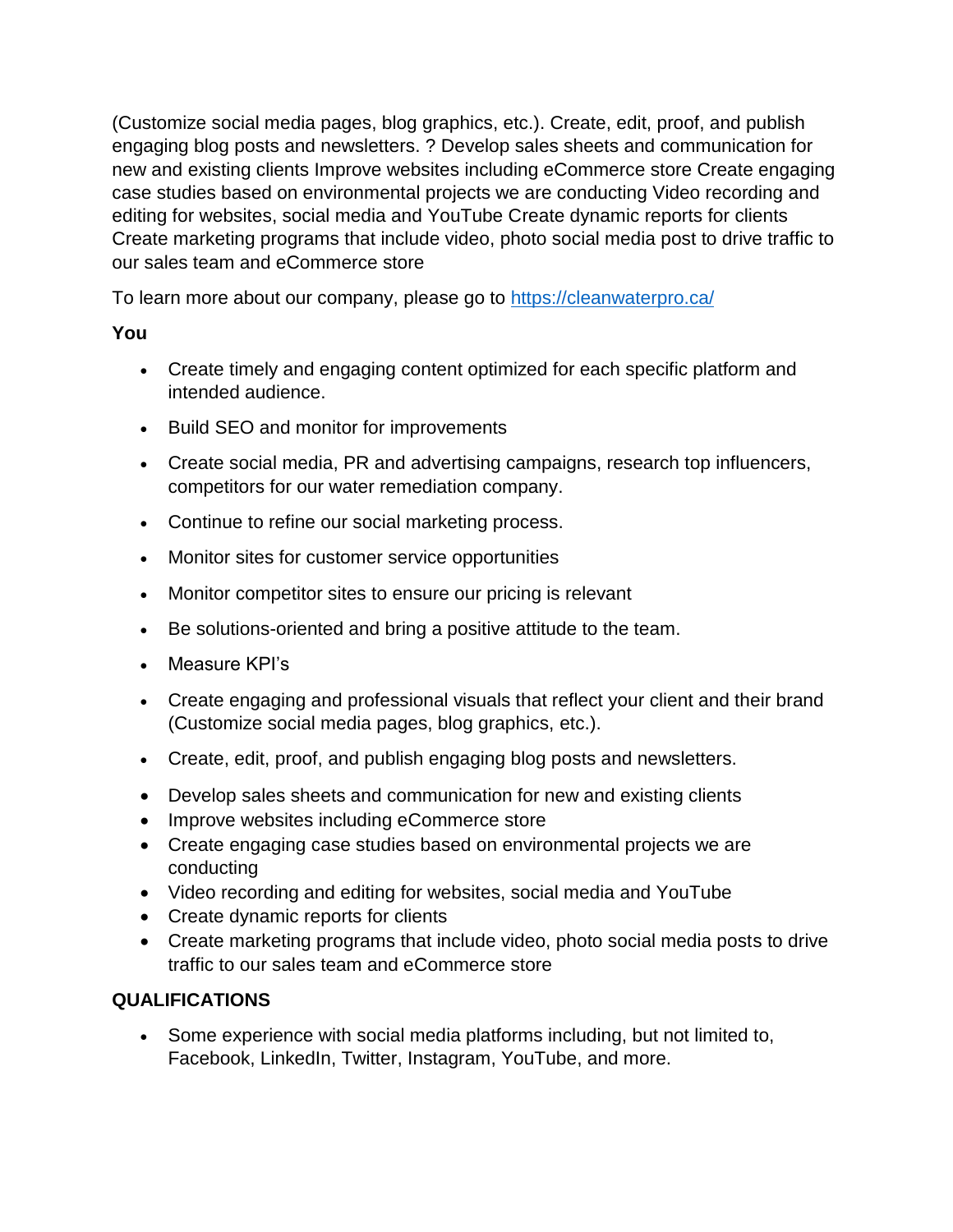- Knowledge of social media and analytics software (Google Analytics, Hootsuite, Facebook Insights, Facebook Ads Manager, etc.).
- Excellent design skills (must have great taste!) and a basic understanding of Photoshop.
- Advanced knowledge of Microsoft Office, basic knowledge of PC and Mac operating systems, comfortable troubleshooting technical issues and finding solutions.
- Strong, professional written and verbal communication skills.
- Strategic content creation and excellent editing skills.
- Ability to work independently and in a team environment.
- Exceptional time management skills
- Working knowledge of paid social media advertising campaigns, including Facebook and LinkedIn is a bonus.

## **Credentials and Experience**

- Post-Secondary education in Business Administration, Marketing and/or **Communications**
- Superior written and verbal communication skills
- Highly proficient in the Microsoft Office Suite; Word, Excel, Outlook, PowerPoint
- Experience and/or a keen interest in technology, digital applications, websites, and the aptitude to troubleshoot common technical and user issues
- Hands-on experience supporting and executing promotional initiatives is considered an asset
- Experience with email, social media marketing, marketing automation platforms and/or CRM platforms, website development

## **Type of Person Whom Will Succeed in this Role**

- Be a team player and able to project a strong professional demeanour
- Directive personality solves problems in a decisive manner
- Outgoing interact in a socially engaging manner
- Sense of urgency with a high tolerance for ambiguity
- Detail-oriented / numbers focused but with creativity to get the job done
- Strong drive to help others

## **What we offer:**

• A great culture